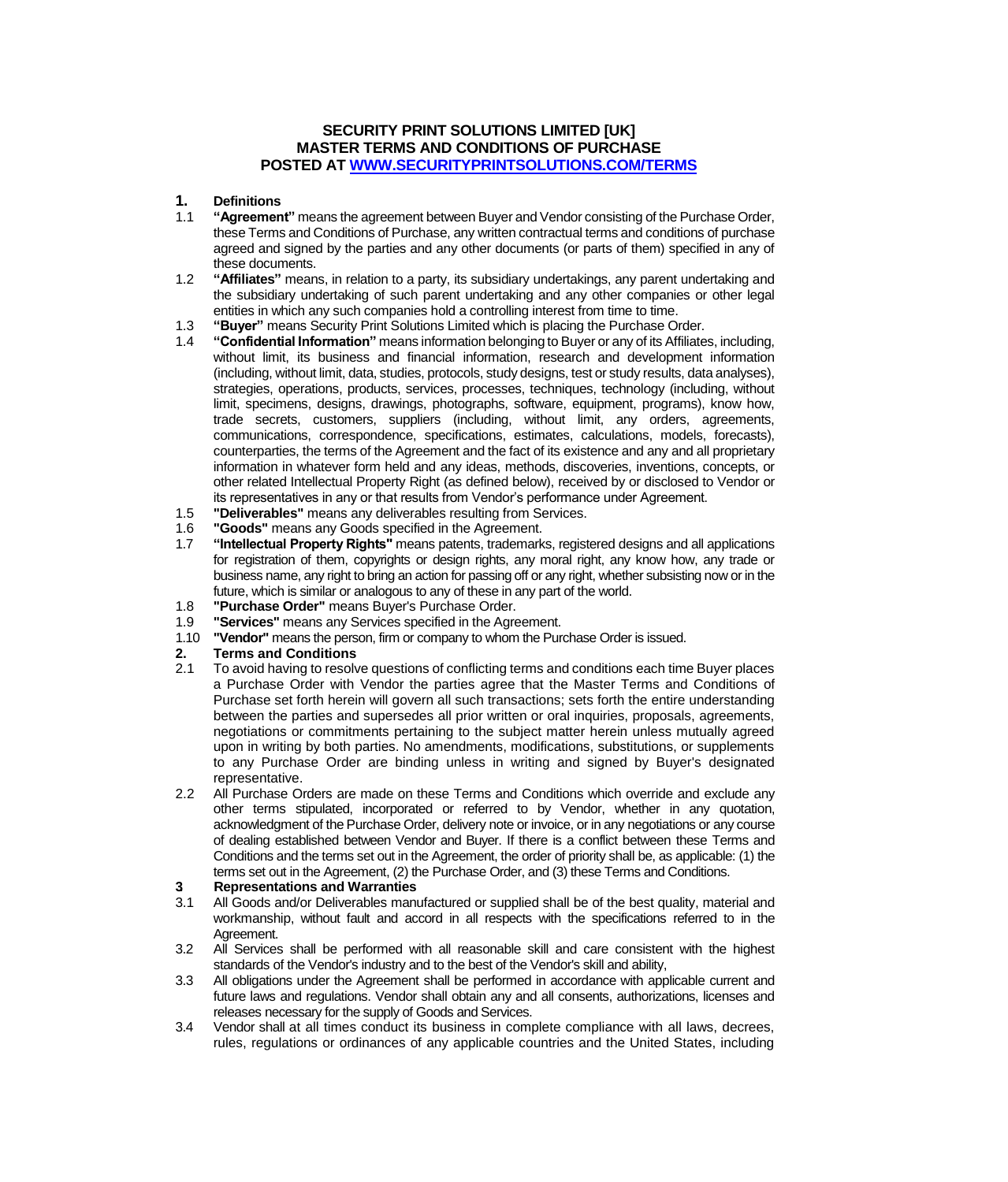the United Kingdom Bribery Act ("U.K. Bribery Act"), and any other applicable laws prohibiting bribery, kickbacks, or other unlawful or improper means of obtaining business or commercial advantages. Vendor shall not do or omit to do any act that will cause Buyer or any of its Affiliates to be in breach of any of such matters. A breach by Vendor of its obligations in this clause shall be a material breach of the Agreement and, without prejudice to its other rights and remedies in respect of such breach, Buyer shall be entitled to terminate the Agreement as a result of such breach immediately on giving written notice to Vendor without any liability for any losses or liabilities suffered by vendor as a result of such termination.

### **4. Inspection, Delivery, Warranty and Rejection**<br>4.1 Vendor shall have adequate procedures in place

- 4.1 Vendor shall have adequate procedures in place to ensure compliance with the Agreement prior to delivery. Buyer's representatives shall have the right to inspect all Goods at Vendor's works and the works of permitted sub-contractors at all reasonable times and to reject Goods that do not comply with the Agreement. Any such inspection, checking, approval or acceptance given or behalf of Buyer shall not relieve Vendor or Its sub-contractors from any obligation under the Agreement.
- 4.2 Vendor shall protect all Goods supplied from deterioration or contamination during transportation or storage.
- 4.3 The date of delivery of the Goods and/or Deliverables shall be specified In the Purchase Order (as amended, if applicable). The time of delivery is of the essence. Vendor shall ensure that all advice or delivery notes clearly state the Buyer's part number, order number and line number. Delivery shall only be deemed to have occurred when Goods and/or Deliverables have been delivered correctly documented, complete (except where partial delivery expressly agreed in advance) and in good and correct packing at the address stated in the Purchase Order, as applicable.
- 4.4 Unless otherwise agreed, delivery terms are DAP to the Buyer's facility, Incoterms® 2010, and title and risk in the Goods and/or Deliverables remain with the Vendor until delivered and accepted by Buyer at the facility as provide in the Agreement.
- 4.5 If delivery is delayed because of anything beyond the reasonable control or the Vendor and the Vendor immediately gives written notice to the Buyer giving full details of the reason for the delay, the Buyer may, at its sole discretion, grant a reasonable extension of time or cancel the Agreement in whole or part and refuse to accept any subsequent delivery of Goods and/or Deliverables without prejudice to any other right or remedy which the Buyer may have.
- 4.6 If Goods and/or Deliverables are incorrectly delivered, Vendor is responsible for any additional expense incurred in delivering them to their correct destination. Buyer is not liable for any additional costs because of Vendor's failure to deliver based on agreed due dates or failure to meet the specification in the Purchase Order.
- 4.7 All Goods and Services shall be supplied with a replacement warranty for a period of twelve (12) months from putting into service or from delivery or performance (as applicable), including without limitation, for any defects which occur due to Vendor's breach of its obligations, express or implied or any failure to conform to the Agreement. The vendor also hereby agrees to reimburse to the buyer any associated costs suffered as a result of defective goods or services supplied by the Vendor.

### **5. Price and Terms of Payment**

5.1 The price is stated in the Purchase Order, inclusive of packaging, packing, carriage, customs clearance, costs and insurance, unless expressly agreed otherwise, and exclusive of VAT (or sales tax where applicable). If Vendor wishes to request a price increase, this must be set out in a written notice together with satisfactory documentary evidence justifying the increase, including a detailed cost breakdown. No price increases shall apply without Buyer's written agreement. No expenses are payable unless Buyer has given advance approval.

### **6. Confidentiality**

- 6.1 Except for information that is otherwise publicly available, Vendor shall keep the Confidential Information (defined in section 1.4) confidential and not disclose to any third party, use or copy or otherwise reproduce the Confidential Information for any purpose except where necessary for the proper performance of the Agreement.
- 6.2 Vendor shall limit access to Confidential Information to only its officers and employees to the extent necessary for the proper performance of the Agreement and shall ensure that all such persons are subject to confidentiality obligations at least as restrictive as the provisions provided under these Terms and Conditions of Purchase.
- 6.3 To the extent that the parties have entered into a separate non-disclosure agreement which relates to the same disclosures contemplated in relation to the Agreement, the obligations of confidentiality contained in the non-disclosure agreement shall be deemed to be continuing obligations in addition to the obligations contained in the Agreement or as provided under these Terms and Conditions of Purchase.